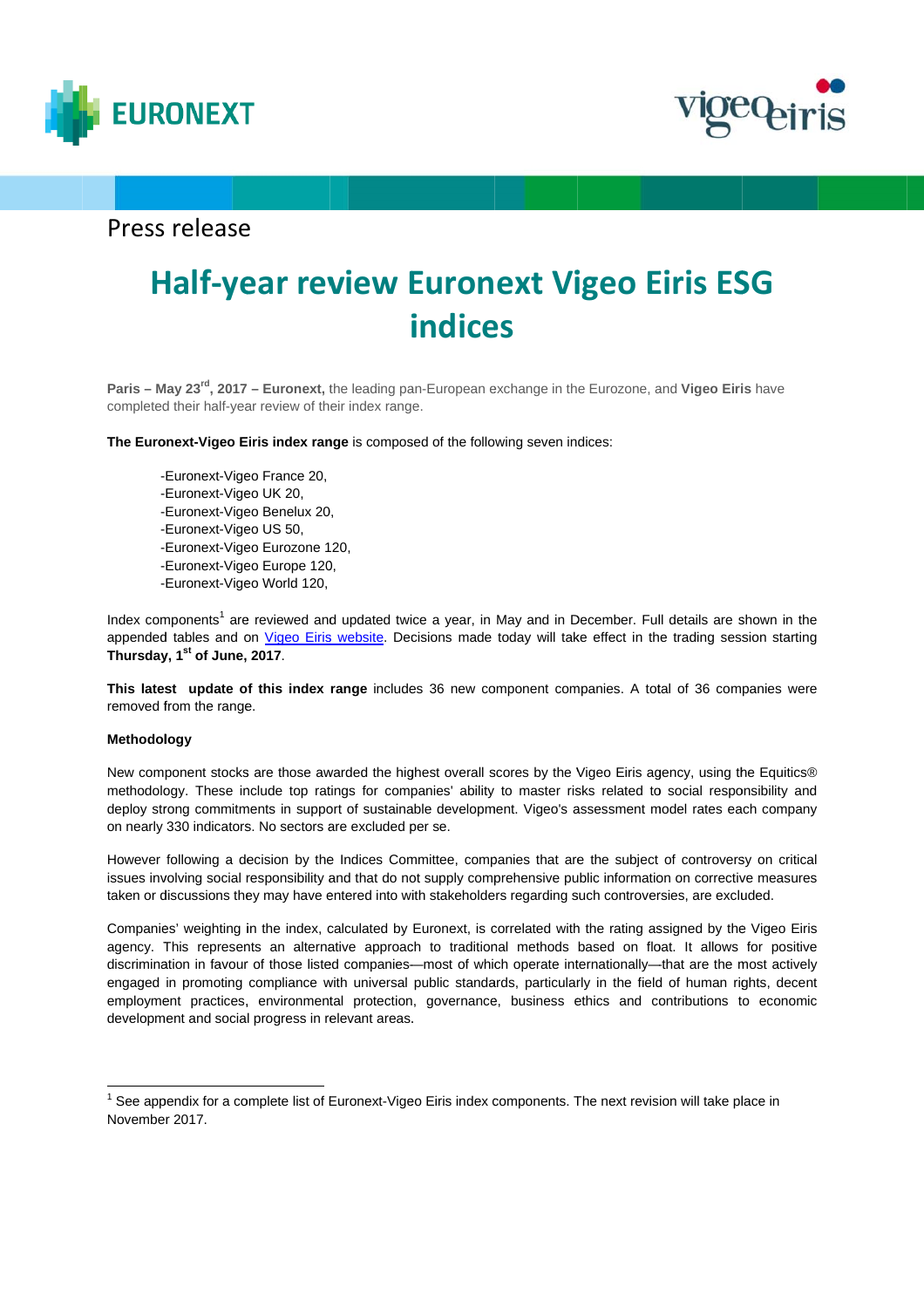### **CONTACTS**

### **Vigeo Eiris**  Indices Team indices@euronextvigeo.com +33 1 55 82 32 12

**Vigeo Eiris Press contact**  Anita Legrand anita.legrand@vigeo.com +33 1 55 82 32 44

**Euronext Press contact**  Pauline Bucaille pbucaille@euronext.com +33 1 70 48 24 41

Aïchata Tandjigora atandjigora@euronext.com +33 1 70 48 24 43

### **About Vigeo Eiris**

Vigeo Eiris is a global provider of environmental, social and governance (ESG) research to investors and public and private corporates. The agency evaluates the level of integration of sustainability factors in the strategy and the operations of organizations, and undertakes a risk assessment to assist investors and companies in decision-making.

Vigeo Eiris offers two types of services through separate business units:

- **Vigeo Eiris rating** offers databases, sector-based analyses, ratings, benchmarks and portfolio screening, to serve all ethical and responsible investment strategies.
- **Vigeo Eiris enterprise** asseses organizations of all sizes, listed and not listed companies in order to support them in the integration of ESG criteria into their business functions and strategic operations.

Vigeo Eiris methodologies and rating services adhere to the strictest quality standards and have been certified to the independent ARISTA® standard. Vigeo Eiris is CBI (Climate Bond Initiative) Verifier.

Vigeo Eiris is represented in Paris, London, Boston, Brussels, Casablanca, Milan, Montreal, Santiago, Stockholm and Tokyo. The team is composed of more than 200 experts of 28 nationalities with diversified and complementary skills. Vigeo Eiris has developed the Vigeo Eiris Global Network made of 7 research providers (Australia, Brazil, Germany, Israel, Japan, Spain and Mexico).

**For more information: www.vigeo-eiris.com**

### **About Euronext**

Euronext is the leading pan-European exchange in the Eurozone with nearly 1,300 listed issuers worth close to €3.5 trillion in market capitalisation as of end March 2017, an unmatched blue chip franchise consisting of 25 issuers in the EURO STOXX 50® benchmark and a strong diverse domestic and international client base.

Euronext operates regulated and transparent equity and derivatives markets. Its total product offering includes Equities, Exchange Traded Funds, Warrants & Certificates, Bonds, Derivatives, Commodities and Indices. Euronext also leverages its expertise in running markets by providing technology and managed services to third parties. Euronext operates regulated markets, Alternext and the Free Market; in addition it offers EnterNext, which facilitates SMEs' access to capital markets.

For the latest news, find us on Twitter (twitter.com/euronext) and LinkedIn (linkedin.com/euronext).

#### **Disclaimer**

This press release is for information purpose only and is not a recommendation to engage in investment activities. This press release is provided "as is" without representation or warranty of any kind. While all reasonable care has been taken to ensure the accuracy of the content, Euronext does not guarantee its accuracy or completeness. Euronext will not be held liable for any loss or damages of any nature ensuing from information provided. No information set out or referred to in this publication may be regarded as creating any right or obligation. The creation of rights and obligations in respect of financial products that are traded on the exchanges operated by Euronext's subsidiaries shall depend solely on the applicable rules of the market operator. All proprietary rights and interest in or connected with this publication shall vest in Euronext.

This press release speaks only as of this date. Euronext refers to Euronext N.V. and its affiliates. Information regarding trademarks and intellectual property rights of Euronext is located at www.euronext.com/terms-use.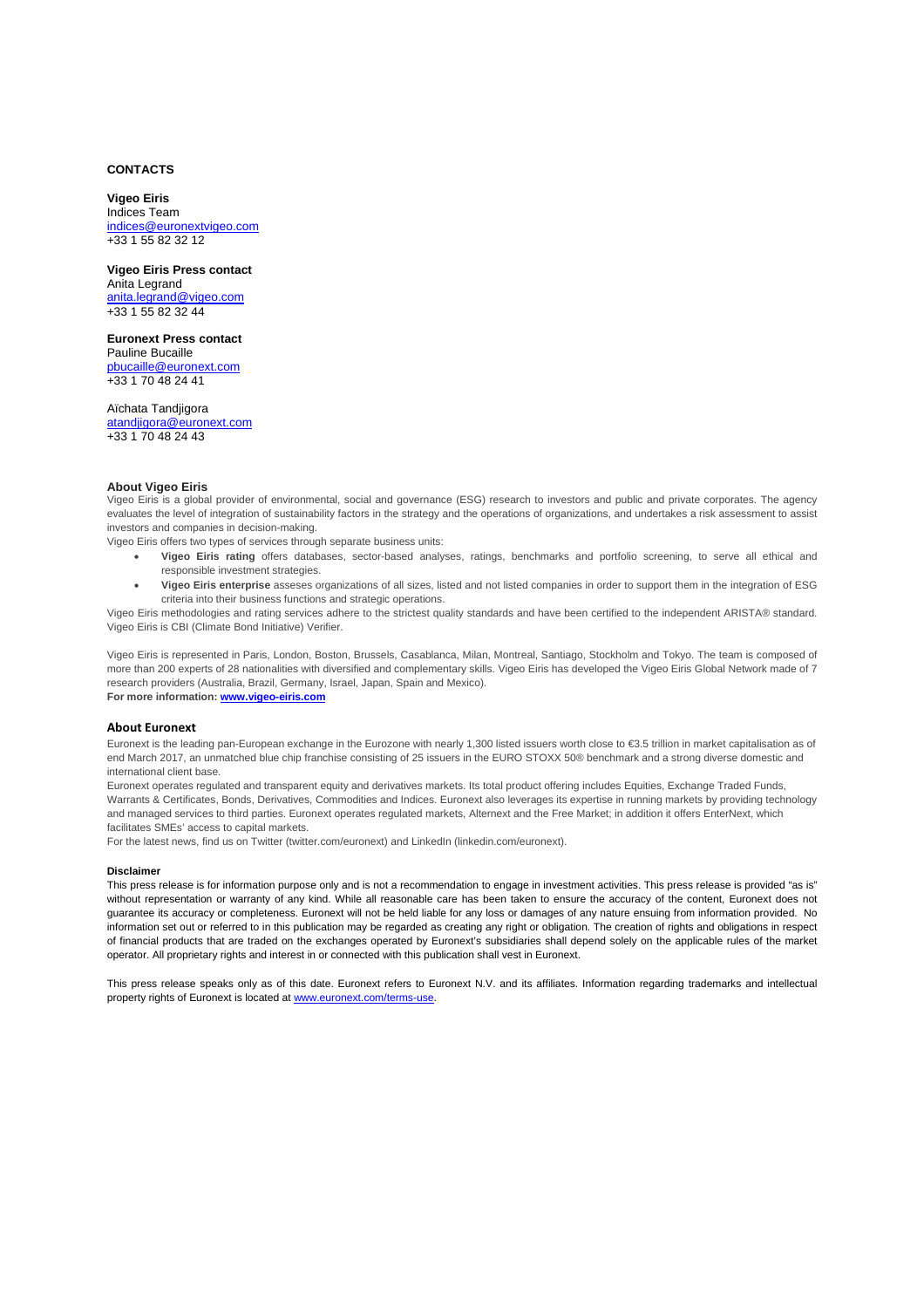## **APPENDICES**

### **NEW COMPOSITION OF THE EURONEXT VIGEO EIRIS FRANCE 20 INDEX:**

| Company              | <b>ISIN</b>  | <b>Sector</b>                           |
|----------------------|--------------|-----------------------------------------|
| <b>ADP</b>           | FR0010340141 | <b>Transport &amp; Logistics</b>        |
| Air Liquide          | FR0000120073 | Chemicals                               |
| Amundi               | FR0004125920 | <b>Financial Services - General</b>     |
| Axa                  | FR0000120628 | Insurance                               |
| <b>BNP Paribas</b>   | FR0000131104 | <b>Diversified Banks</b>                |
| Credit Agricole      | FR0000045072 | <b>Diversified Banks</b>                |
| Danone               | FR0000120644 | Food                                    |
| <b>EDF</b>           | FR0010242511 | <b>Electric &amp; Gas Utilities</b>     |
| Engie                | FR0010208488 | Electric & Gas Utilities                |
| Foncière des Régions | FR0000064578 | Financial Services - Real Estate        |
| Gecina Nom.          | FR0010040865 | <b>Financial Services - Real Estate</b> |
| Groupe PSA           | FR0000121501 | Automobiles                             |
| Klépierre            | FR0000121964 | <b>Financial Services - Real Estate</b> |
| <b>LEGRAND</b>       | FR0010307819 | Electric Components & Equipment         |
| L'Oreal              | FR0000120321 | Luxury Goods & Cosmetics                |
| Michelin             | FR0000121261 | Automobiles                             |
| Orange               | FR0000133308 | Telecommunications                      |
| Societe Generale     | FR0000130809 | <b>Diversified Banks</b>                |
| Unibail - Rodamco    | FR0000124711 | <b>Financial Services - Real Estate</b> |
| Vivendi              | FR0000127771 | <b>Broadcasting &amp; Advertising</b>   |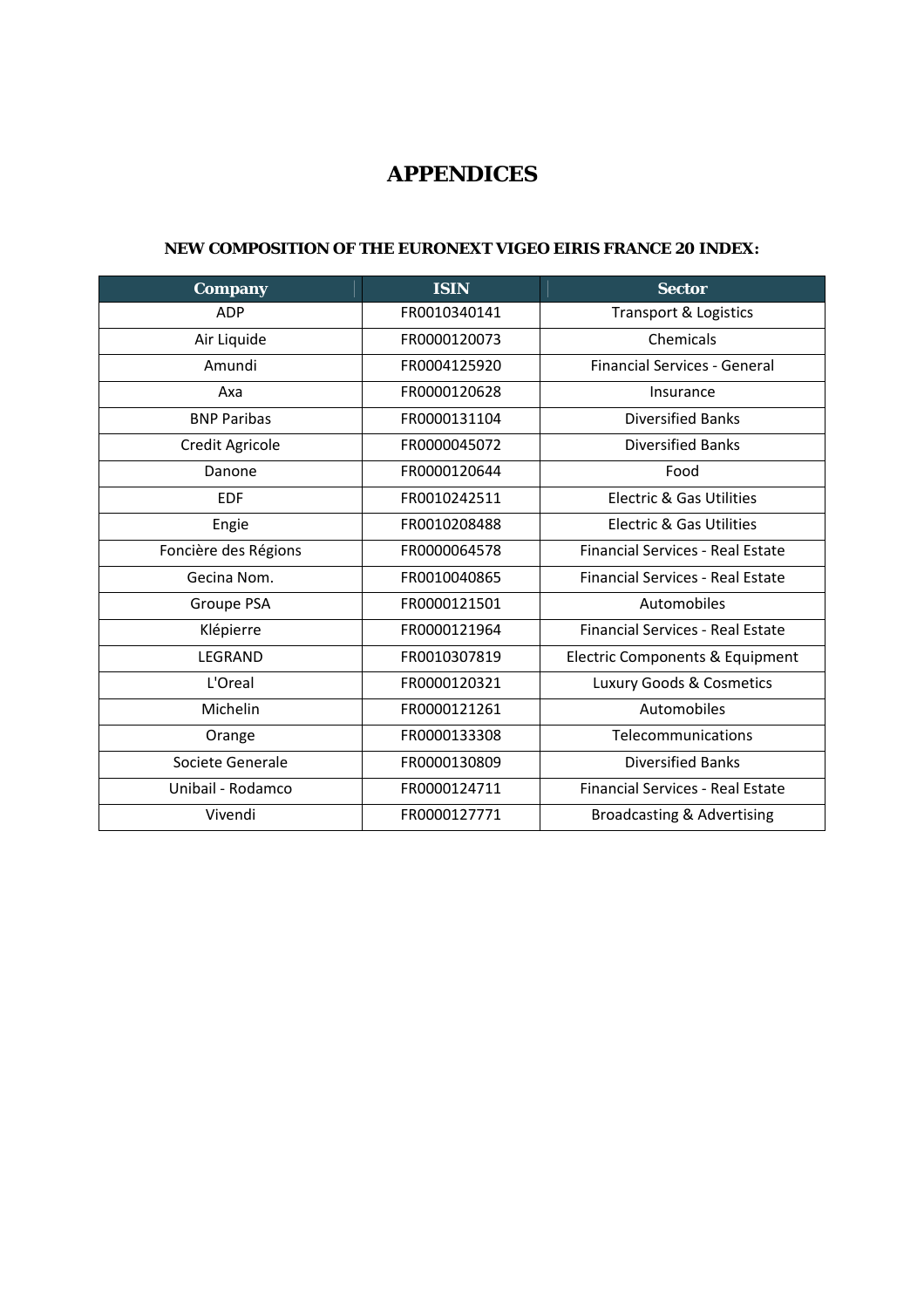## **NEW COMPOSITION OF THE EURONEXT VIGEO EIRIS UK 20 INDEX:**

| <b>Company</b>                 | <b>ISIN</b>  | <b>Sector</b>                           |
|--------------------------------|--------------|-----------------------------------------|
| Aberdeen Asset Management PLC  | GB0000031285 | <b>Financial Services - General</b>     |
| Aviva                          | GB0002162385 | Insurance                               |
| <b>British Land Company</b>    | GB0001367019 | <b>Financial Services - Real Estate</b> |
| <b>BT Group PLC</b>            | GB0030913577 | Telecommunications                      |
| Capita plc                     | GB00B23K0M20 | <b>Business Support Services</b>        |
| COCA-COLA HBC                  | CH0198251305 | <b>Beverage</b>                         |
| GlaxoSmithkline                | GB0009252882 | Pharmaceuticals & Biotechnology         |
| Hammerson                      | GB0004065016 | <b>Financial Services - Real Estate</b> |
| Johnson Matthey                | GB00BZ4BQC70 | Chemicals                               |
| Kingfisher                     | GB0033195214 | <b>Specialised Retail</b>               |
| <b>Lloyds Banking Group</b>    | GB0008706128 | <b>Diversified Banks</b>                |
| Mondi PLC                      | GB00B1CRLC47 | Forest Products & Paper                 |
| National Grid                  | GB00B08SNH34 | <b>Electric &amp; Gas Utilities</b>     |
| <b>Provident Financial PLC</b> | GB00B1Z4ST84 | Financial Services - General            |
| <b>RELX Group PLC</b>          | GB00B2B0DG97 | Publishing                              |
| <b>ROYAL MAIL</b>              | GB00BDVZYZ77 | <b>Transport &amp; Logistics</b>        |
| Unilever                       | GB00B10RZP78 | Food                                    |
| United Utilities Group PLC     | GB00B39J2M42 | Waste & Water Utilities                 |
| Vodafone Group                 | GB00BH4HKS39 | Telecommunications                      |
| <b>WPP</b>                     | JE00B8KF9B49 | Broadcasting & Advertising              |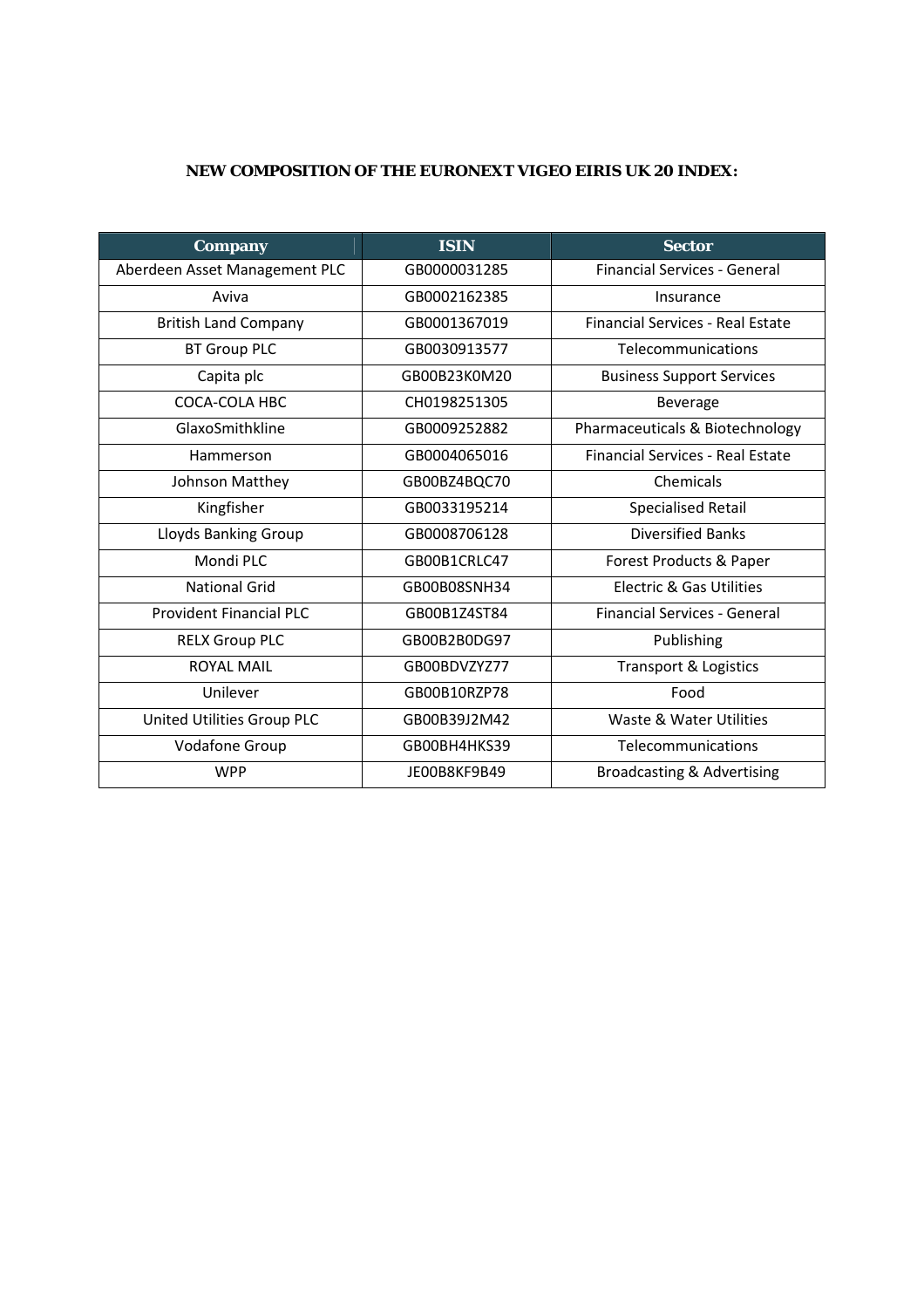## **NEW COMPOSITION OF THE EURONEXT VIGEO EIRIS BENELUX 20 INDEX:**

| <b>Company</b>            | <b>ISIN</b>  | <b>Sector</b>                    |
|---------------------------|--------------|----------------------------------|
| ABN-AMRO HIdg             | NL0011540547 | <b>Diversified Banks</b>         |
| Aegon                     | NL0000303709 | Insurance                        |
| Akzo Nobel                | NL0000009132 | Chemicals                        |
| ArcelorMittal             | LU0323134006 | Mining & Metals                  |
| <b>ASML HLDG</b>          | NL0010273215 | Technology-Hardware              |
| bpost SA                  | BE0974268972 | <b>Transport &amp; Logistics</b> |
| Heineken N.V.             | NL0000009165 | Beverage                         |
| <b>ING Group</b>          | NL0011821202 | <b>Diversified Banks</b>         |
| <b>KBC</b>                | BE0003565737 | <b>Diversified Banks</b>         |
| <b>KONINKLIJKE DSM</b>    | NL0000009827 | Chemicals                        |
| <b>KPN</b>                | NL0000009082 | Telecommunications               |
| Philips N.V.              | NL0000009538 | Technology-Hardware              |
| Randstad                  | NL0000379121 | <b>Business Support Services</b> |
| <b>RELX Group NV</b>      | NL0006144495 | Publishing                       |
| <b>SBM OFFSHORE</b>       | NL0000360618 | Oil Equipment & Services         |
| Solvay                    | BE0003470755 | Chemicals                        |
| <b>STMicroelectronics</b> | NL0000226223 | Technology-Hardware              |
| Telenet                   | BE0003826436 | Telecommunications               |
| Umicore S.A.              | BE0003884047 | Chemicals                        |
| Unilever nv               | NL0000009355 | Food                             |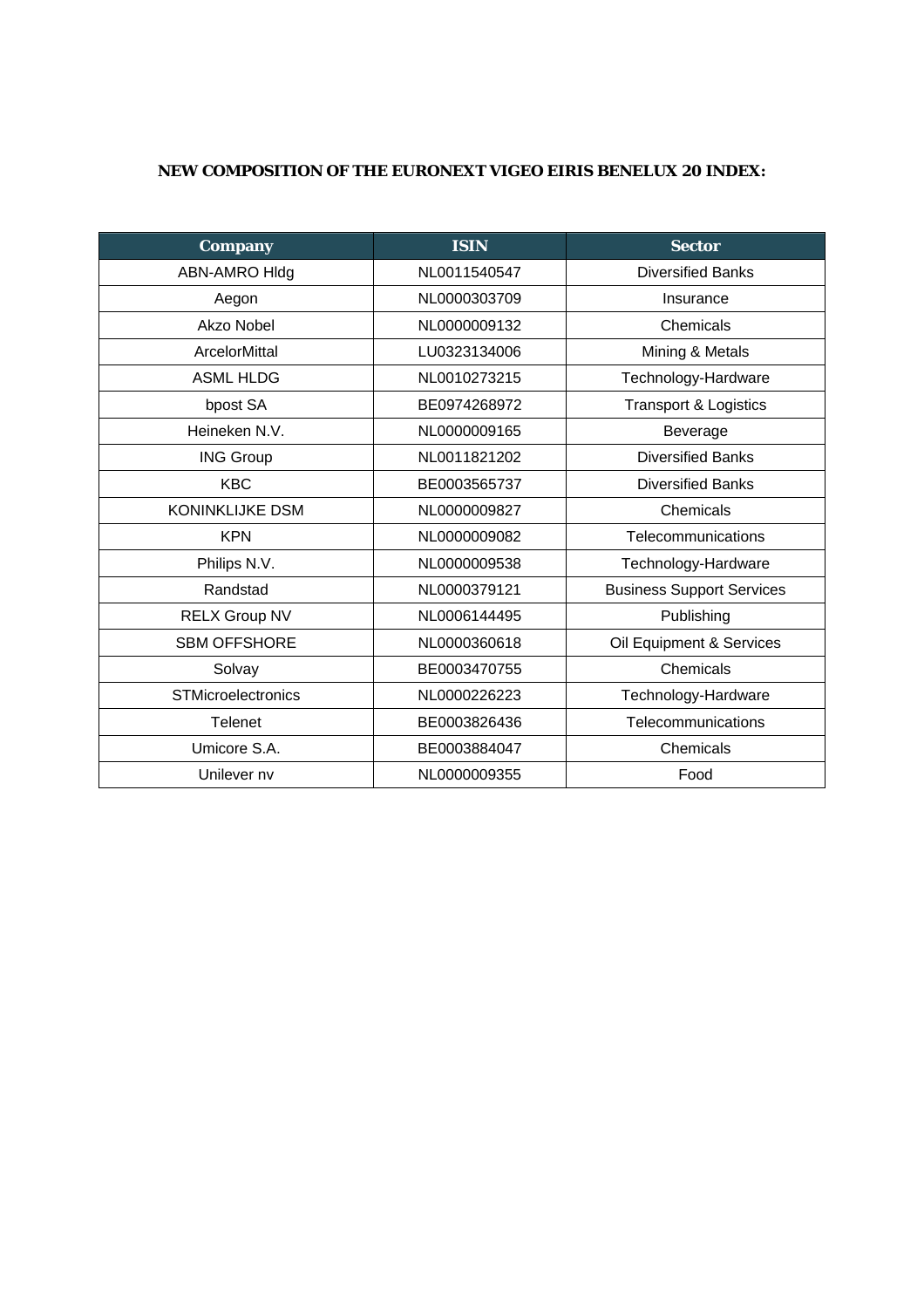## **NEW COMPOSITION OF THE EURONEXT VIGEO EIRIS US 50 INDEX:**

| <b>Company</b>                                | <b>ISIN</b>  | <b>Sector</b>                          |
|-----------------------------------------------|--------------|----------------------------------------|
| 3M Company                                    | US88579Y1010 | <b>Industrial Goods &amp; Services</b> |
| Albemarle Corp                                | US0126531013 | Chemicals                              |
| American Water Works Co Inc                   | US0304201033 | Waste & Water Utilities                |
| <b>Analog Devices</b>                         | US0326541051 | Technology-Hardware                    |
| <b>Applied Materials</b>                      | US0382221051 | Technology-Hardware                    |
| AT&T Inc.                                     | US00206R1023 | Telecommunications                     |
| Autodesk Inc.                                 | US0527691069 | Software & IT Services                 |
| Avalonbay Communities Inc.                    | US0534841012 | Financial Services - Real Estate       |
| Baker Hughes Inc.                             | US0572241075 | Oil Equipment & Services               |
| Ball                                          | US0584981064 | <b>Business Support Services</b>       |
| Baxter International Inc.                     | US0718131099 | Health Care Equipment & Services       |
| Biogen Inc                                    | US09062X1037 | Pharmaceuticals & Biotechnology        |
| Campbell Soup Co.                             | US1344291091 | Food                                   |
| Celanese                                      | US1508701034 | Chemicals                              |
| Cisco Systems                                 | US17275R1023 | Technology-Hardware                    |
| <b>CMS Energy</b>                             | US1258961002 | <b>Electric &amp; Gas Utilities</b>    |
| Colgate-Palmolive Co.                         | US1941621039 | Luxury Goods & Cosmetics               |
| Comcast                                       | US20030N1019 | <b>Broadcasting &amp; Advertising</b>  |
| Computer Sciences Corp.                       | US23355L1061 | Software & IT Services                 |
| <b>Consolidated Edison Holding</b>            | US2091151041 | <b>Electric &amp; Gas Utilities</b>    |
| CSX Corp.                                     | US1264081035 | Transport & Logistics                  |
| Dell Technologies                             | US24703L1035 | Technology-Hardware                    |
| <b>DTE Energy</b>                             | US2333311072 | <b>Electric &amp; Gas Utilities</b>    |
| Ecolab Inc.                                   | US2788651006 | Chemicals                              |
| Estee Lauder Cos. Inc.                        | US5184391044 | Luxury Goods & Cosmetics               |
| <b>Eversource Energy</b>                      | US30040W1080 | <b>Electric &amp; Gas Utilities</b>    |
| FMC Corp.                                     | US3024913036 | Chemicals                              |
| HP                                            | US40434L1052 | Technology-Hardware                    |
| International Business Machines Corp.         | US4592001014 | Software & IT Services                 |
| <b>International Flavors &amp; Fragrances</b> | US4595061015 | Chemicals                              |
| International Paper Co.                       | US4601461035 | Forest Products & Paper                |
| Johnson Controls International                | IE00BY7QL619 | Automobiles                            |
| Microsoft                                     | US5949181045 | Software & IT Services                 |
| Mosaic Co.                                    | US61945C1036 | Chemicals                              |
| Newfield Exploration Co.                      | US6512901082 | Energy                                 |
| Newmont Mining Corp.                          | US6516391066 | Mining & Metals                        |
| NextEra Energy                                | US65339F1012 | Electric & Gas Utilities               |
| <b>NVIDIA</b>                                 | US67066G1040 | Technology-Hardware                    |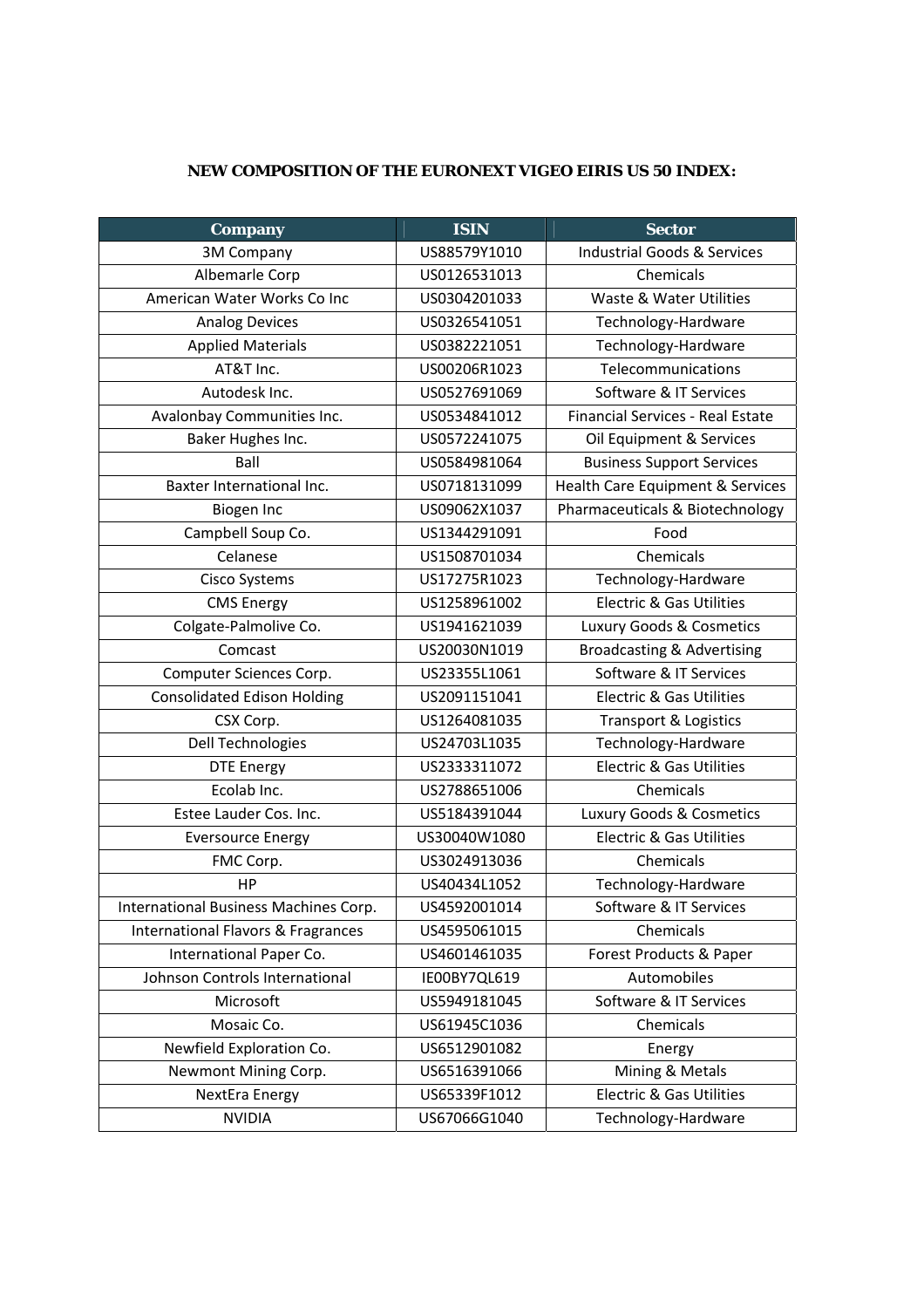| Oracle Corp.                    | US68389X1054 | Software & IT Services      |
|---------------------------------|--------------|-----------------------------|
| PPG Industries Inc.             | US6935061076 | Chemicals                   |
| Praxair Inc.                    | US74005P1049 | Chemicals                   |
| Procter & Gamble Co.            | US7427181091 | Luxury Goods & Cosmetics    |
| Public Service Enterprise Group | US7445731067 | Electric & Gas Utilities    |
| Southern Company                | US8425871071 | Electric & Gas Utilities    |
| Tesoro Corp.                    | US8816091016 | Energy                      |
| Texas Instruments               | US8825081040 | Technology-Hardware         |
| Weyerhaeuser Co.                | US9621661043 | Forest Products & Paper     |
| <b>Xcel Energy</b>              | US98389B1008 | Electric & Gas Utilities    |
| Xerox                           | US9841211033 | Technology-Hardware         |
| <b>XYLEM</b>                    | US98419M1009 | Industrial Goods & Services |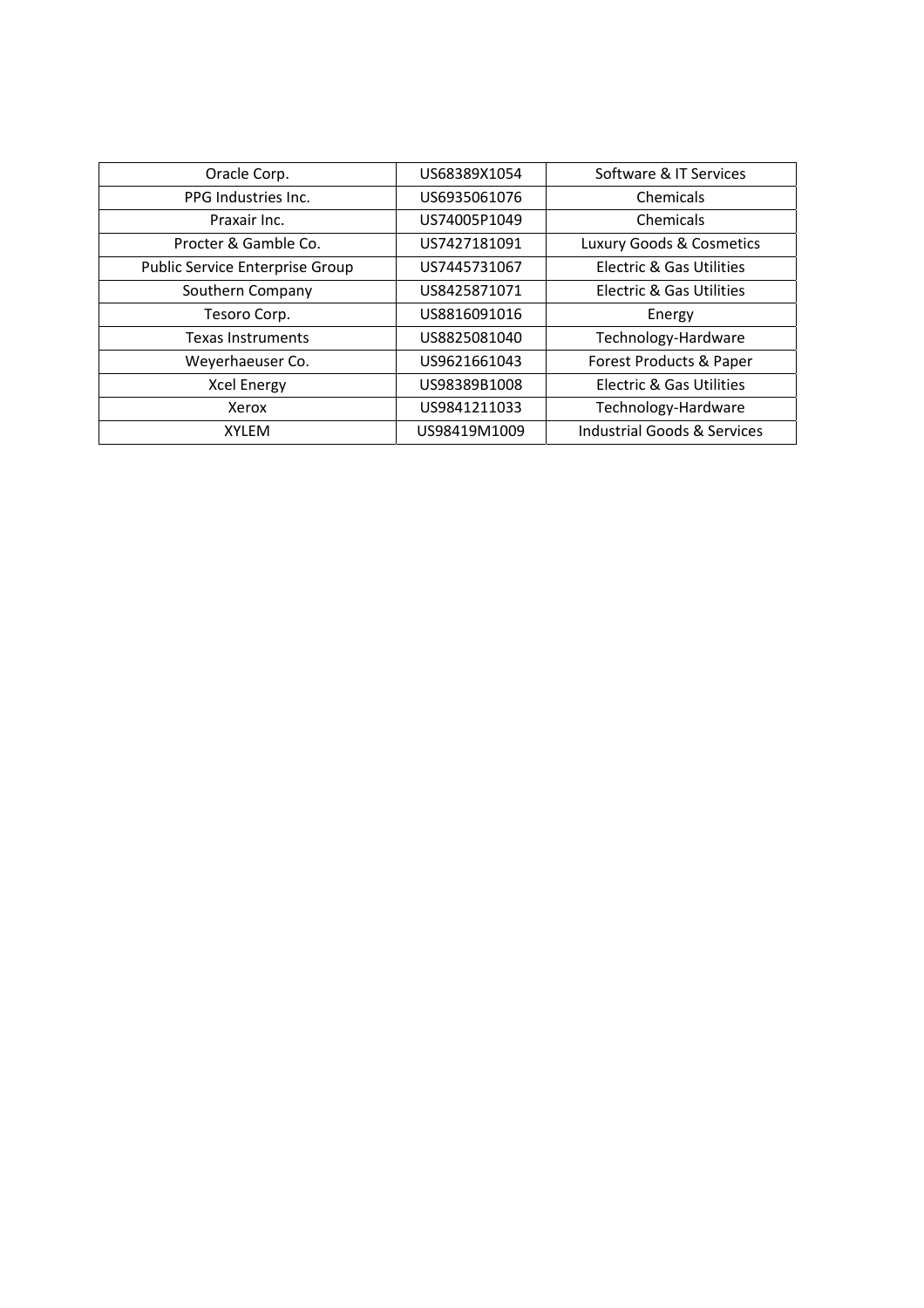### **NEW COMPOSITION OF THE EURONEXT VIGEO EIRIS EUROZONE 120 INDEX:**

| <b>Company</b>               | <b>ISIN</b>  | <b>Sector</b>                          |
|------------------------------|--------------|----------------------------------------|
| A2A                          | IT0001233417 | <b>Electric &amp; Gas Utilities</b>    |
| <b>ABN AMRO Group</b>        | NL0011540547 | <b>Diversified Banks</b>               |
| AccorHotels                  | FR0000120404 | Hotel, Leisure Goods & Services        |
| adidas                       | DE000A1EWWW0 | <b>Specialised Retail</b>              |
| <b>ADP</b>                   | FR0010340141 | Transport & Logistics                  |
| Aegon                        | NL0000303709 | Insurance                              |
| Air Liquide                  | FR0000120073 | Chemicals                              |
| Akzo Nobel                   | NL0000009132 | Chemicals                              |
| <b>Allianz SE</b>            | DE0008404005 | Insurance                              |
| Amundi                       | FR0004125920 | <b>Financial Services - General</b>    |
| ArcelorMittal                | LU0323134006 | Mining & Metals                        |
| ARKEMA                       | FR0010313833 | Chemicals                              |
| Assicurazioni Generali       | IT0000062072 | Insurance                              |
| Atos                         | FR0000051732 | Software & IT Services                 |
| Axa                          | FR0000120628 | Insurance                              |
| <b>Banco Popular Espanol</b> | ES0113790226 | Retail & Specialised Banks             |
| <b>BASF</b>                  | DE000BASF111 | Chemicals                              |
| <b>BBVA</b>                  | ES0113211835 | <b>Diversified Banks</b>               |
| <b>BIC</b>                   | FR0000120966 | Specialised Retail                     |
| <b>BNP Paribas</b>           | FR0000131104 | <b>Diversified Banks</b>               |
| Bouygues                     | FR0000120503 | <b>Heavy Construction</b>              |
| bpost SA                     | BE0974268972 | <b>Transport &amp; Logistics</b>       |
| CaixaBank                    | ES0140609019 | <b>Diversified Banks</b>               |
| Capgemini                    | FR0000125338 | Software & IT Services                 |
| Carrefour                    | FR0000120172 | Supermarkets                           |
| Christian Dior               | FR0000130403 | Luxury Goods & Cosmetics               |
| CNH Industrial NV            | NL0010545661 | <b>Industrial Goods &amp; Services</b> |
| <b>CNP Assurances</b>        | FR0000120222 | Insurance                              |
| Covestro AG                  | DE0006062144 | Chemicals                              |
| Credit Agricole              | FR0000045072 | <b>Diversified Banks</b>               |
| CRH plc                      | IE0001827041 | <b>Building Materials</b>              |
| Danone                       | FR0000120644 | Food                                   |
| DEUTSCHE BOERSE TENDERED     | DE0005810055 | <b>Financial Services - General</b>    |
| Deutsche Post DHL Group      | DE0005552004 | Transport & Logistics                  |
| E.on                         | DE000ENAG999 | <b>Electric &amp; Gas Utilities</b>    |
| <b>EDF</b>                   | FR0010242511 | <b>Electric &amp; Gas Utilities</b>    |
| EDP-Energias de Portugal     | PTEDP0AM0009 | <b>Electric &amp; Gas Utilities</b>    |
| <b>Enagas</b>                | ES0130960018 | <b>Electric &amp; Gas Utilities</b>    |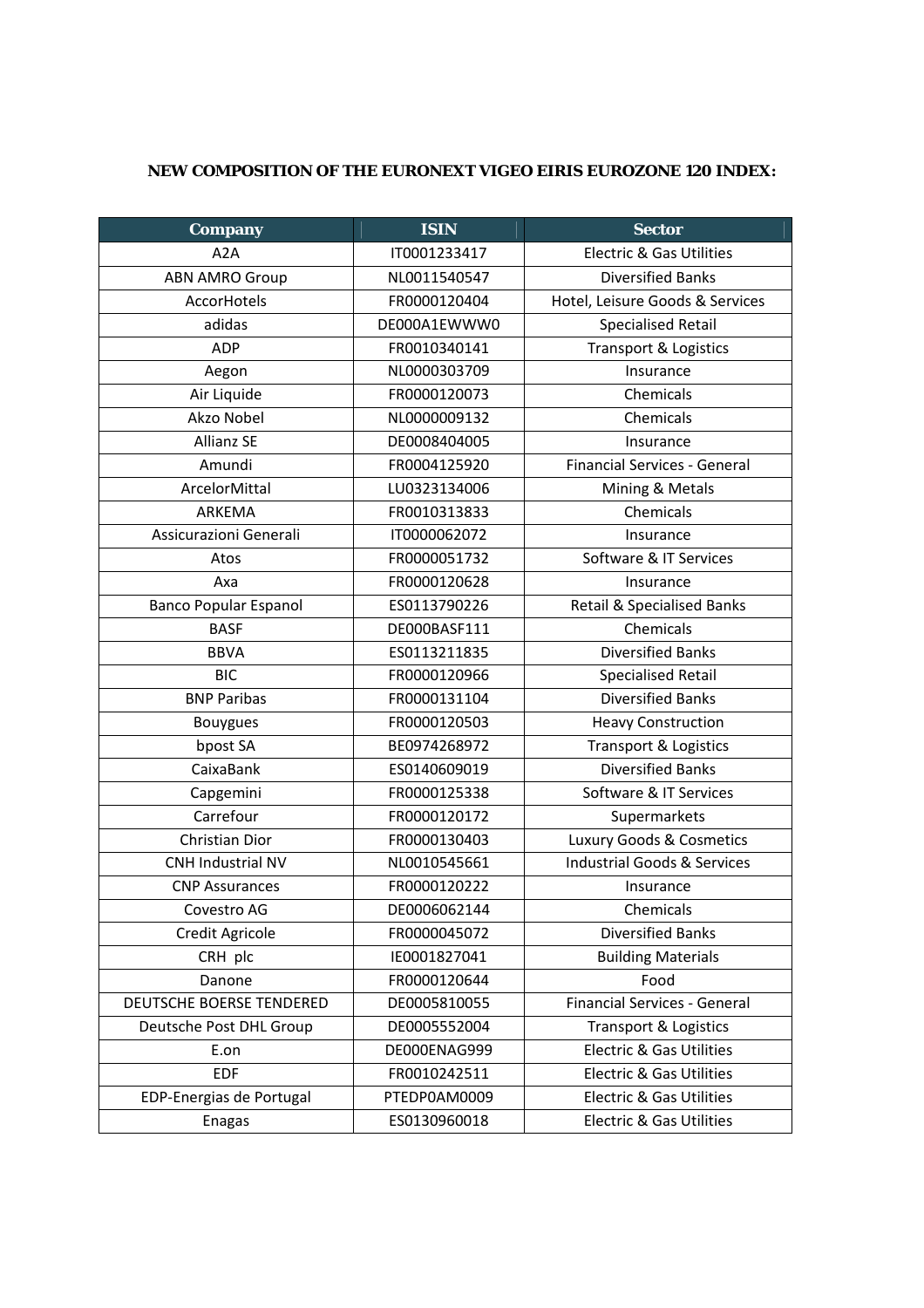| Endesa                   | ES0130670112 | <b>Electric &amp; Gas Utilities</b>     |
|--------------------------|--------------|-----------------------------------------|
| Enel                     | IT0003128367 | <b>Electric &amp; Gas Utilities</b>     |
| Engie                    | FR0010208488 | <b>Electric &amp; Gas Utilities</b>     |
| Erste Group Bank         | AT0000652011 | <b>Retail &amp; Specialised Banks</b>   |
| Eurazeo                  | FR0000121121 | <b>Financial Services - General</b>     |
| Foncière des Régions     | FR0000064578 | <b>Financial Services - Real Estate</b> |
| Fortum                   | FI0009007132 | <b>Electric &amp; Gas Utilities</b>     |
| Fraport                  | DE0005773303 | <b>Transport &amp; Logistics</b>        |
| Galp Energia SGPS S/A    | PTGAL0AM0009 | Energy                                  |
| Gas Natural Sdg          | ES0116870314 | <b>Electric &amp; Gas Utilities</b>     |
| Gecina Nom.              | FR0010040865 | Financial Services - Real Estate        |
| Groupe Casino            | FR0000125585 | Supermarkets                            |
| Groupe PSA               | FR0000121501 | Automobiles                             |
| Groupe Seb               | FR0000121709 | Technology-Hardware                     |
| HEIDELBERG CEMENT AG     | DE0006047004 | <b>Building Materials</b>               |
| Heineken N.V.            | NL0000009165 | Beverage                                |
| Henkel                   | DE0006048432 | Luxury Goods & Cosmetics                |
| Iberdrola                | ES0144580Y14 | <b>Electric &amp; Gas Utilities</b>     |
| Icade                    | FR0000035081 | <b>Financial Services - Real Estate</b> |
| Imerys                   | FR0000120859 | Mining & Metals                         |
| Inditex                  | ES0148396007 | <b>Specialised Retail</b>               |
| Infineon Technologies AG | DE0006231004 | Technology-Hardware                     |
| <b>ING Group</b>         | NL0011821202 | <b>Diversified Banks</b>                |
| Ingenico                 | FR0000125346 | Technology-Hardware                     |
| Intesa Sanpaolo          | IT0000072618 | <b>Diversified Banks</b>                |
| <b>JCDecaux</b>          | FR0000077919 | Broadcasting & Advertising              |
| Jerónimo Martins         | PTJMT0AE0001 | Supermarkets                            |
| KBC                      | BE0003565737 | <b>Diversified Banks</b>                |
| Kering                   | FR0000121485 | Luxury Goods & Cosmetics                |
| Klépierre                | FR0000121964 | <b>Financial Services - Real Estate</b> |
| <b>KONINKLIJKE DSM</b>   | NL0000009827 | Chemicals                               |
| Lagardere SCA            | FR0000130213 | Publishing                              |
| LANXESS                  | DE0005470405 | Chemicals                               |
| LEGRAND                  | FR0010307819 | Electric Components & Equipment         |
| Linde AG                 | DE0006483001 | Chemicals                               |
| L'Oreal                  | FR0000120321 | Luxury Goods & Cosmetics                |
| LVMH Moet Hennessy       | FR0000121014 | Luxury Goods & Cosmetics                |
| Merck                    | DE0006599905 | Pharmaceuticals & Biotechnology         |
| Michelin                 | FR0000121261 | Automobiles                             |
| Munich Re                | DE0008430026 | Insurance                               |
| Natixis                  | FR0000120685 | <b>Diversified Banks</b>                |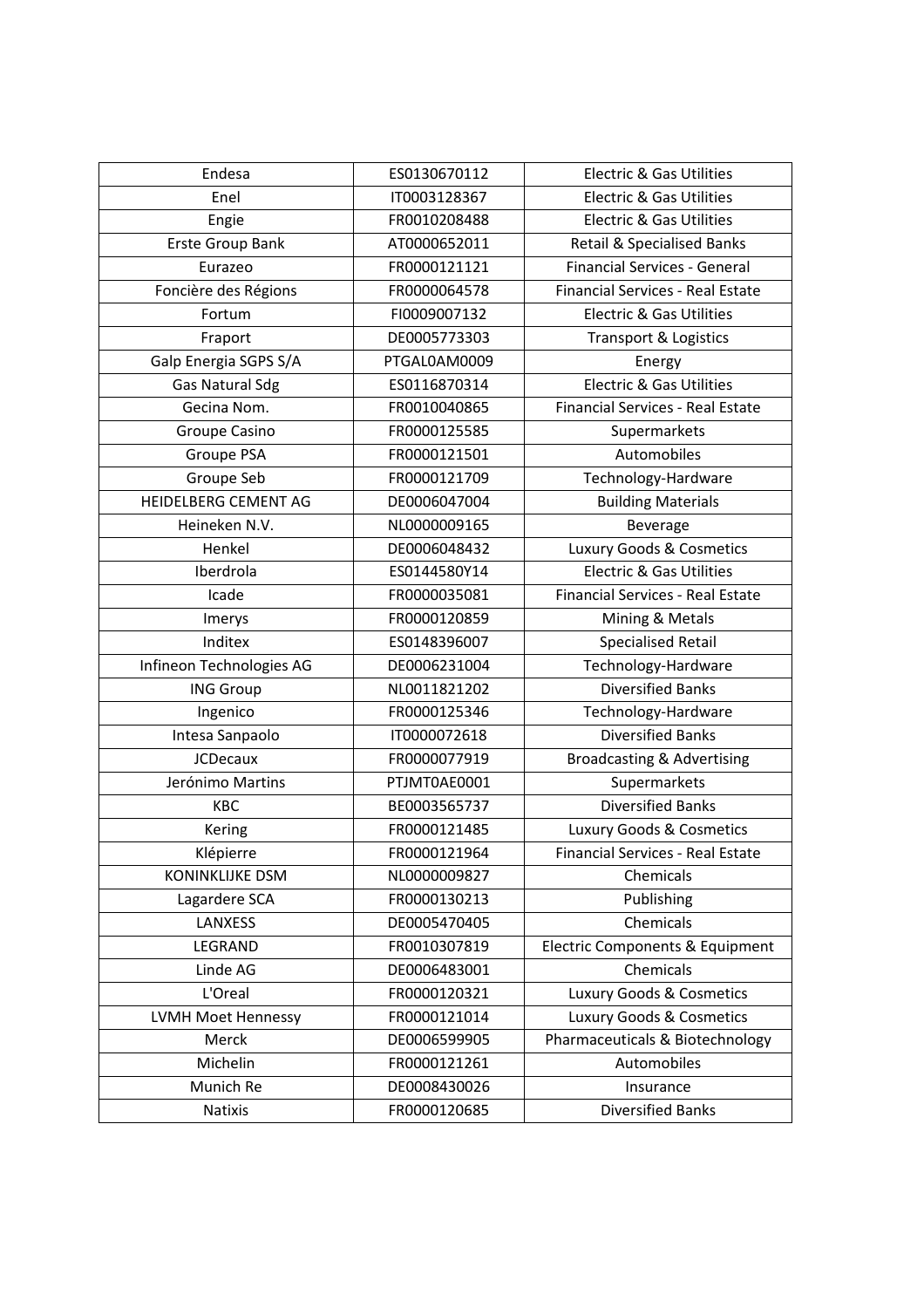| Nokia Corporation         | FI0009000681 | Technology-Hardware                    |
|---------------------------|--------------|----------------------------------------|
| Omv AG                    | AT0000743059 | Energy                                 |
| Orange                    | FR0000133308 | Telecommunications                     |
| Outokumpu Oyj             | FI0009002422 | Mining & Metals                        |
| <b>Pernod Ricard</b>      | FR0000120693 | Beverage                               |
| <b>Publicis Groupe</b>    | FR0000130577 | <b>Broadcasting &amp; Advertising</b>  |
| Randstad                  | NL0000379121 | <b>Business Support Services</b>       |
| Red Electrica Corporación | ES0173093024 | <b>Electric &amp; Gas Utilities</b>    |
| <b>RELX Group NV</b>      | NL0006144495 | Publishing                             |
| Repsol                    | ES0173516115 | Energy                                 |
| Rexel                     | FR0010451203 | <b>Specialised Retail</b>              |
| <b>RWE AG</b>             | DE0007037129 | <b>Electric &amp; Gas Utilities</b>    |
| Safran                    | FR0000073272 | Aerospace                              |
| Saint-Gobain              | FR0000125007 | <b>Building Materials</b>              |
| SAP                       | DE0007164600 | Software & IT Services                 |
| <b>SBM OFFSHORE</b>       | NL0000360618 | Oil Equipment & Services               |
| Schneider Electric        | FR0000121972 | Electric Components & Equipment        |
| Smurfit Kappa Group       | IE00B1RR8406 | Forest Products & Paper                |
| Snam                      | IT0003153415 | <b>Electric &amp; Gas Utilities</b>    |
| Societe Generale          | FR0000130809 | <b>Diversified Banks</b>               |
| Sodexo S.A.               | FR0000121220 | Hotel, Leisure Goods & Services        |
| Solvay                    | BE0003470755 | Chemicals                              |
| STMicroelectronics        | NL0000226223 | Technology-Hardware                    |
| Stora Enso Oyj            | FI0009005961 | Forest Products & Paper                |
| Suez Environnement        | FR0010613471 | Waste & Water Utilities                |
| Symrise AG                | DE000SYM9999 | Chemicals                              |
| Telecom Italia            | IT0003497168 | Telecommunications                     |
| Telenet                   | BE0003826436 | Telecommunications                     |
| Teleperformance           | FR0000051807 | <b>Business Support Services</b>       |
| Terna                     | IT0003242622 | <b>Electric &amp; Gas Utilities</b>    |
| Thales                    | FR0000121329 | Aerospace                              |
| Umicore S.A.              | BE0003884047 | Chemicals                              |
| Unibail - Rodamco         | FR0000124711 | Financial Services - Real Estate       |
| UniCredit                 | IT0005239360 | <b>Diversified Banks</b>               |
| Unilever nv               | NL0000009355 | Food                                   |
| Upm Kymmene               | FI0009005987 | Forest Products & Paper                |
| Valeo                     | FR0013176526 | Automobiles                            |
| <b>VINCI</b>              | FR0000125486 | <b>Heavy Construction</b>              |
| Vivendi                   | FR0000127771 | <b>Broadcasting &amp; Advertising</b>  |
| <b>VOESTALPINE AG</b>     | AT0000937503 | Mining & Metals                        |
| <b>WARTSILA</b>           | FI0009003727 | <b>Industrial Goods &amp; Services</b> |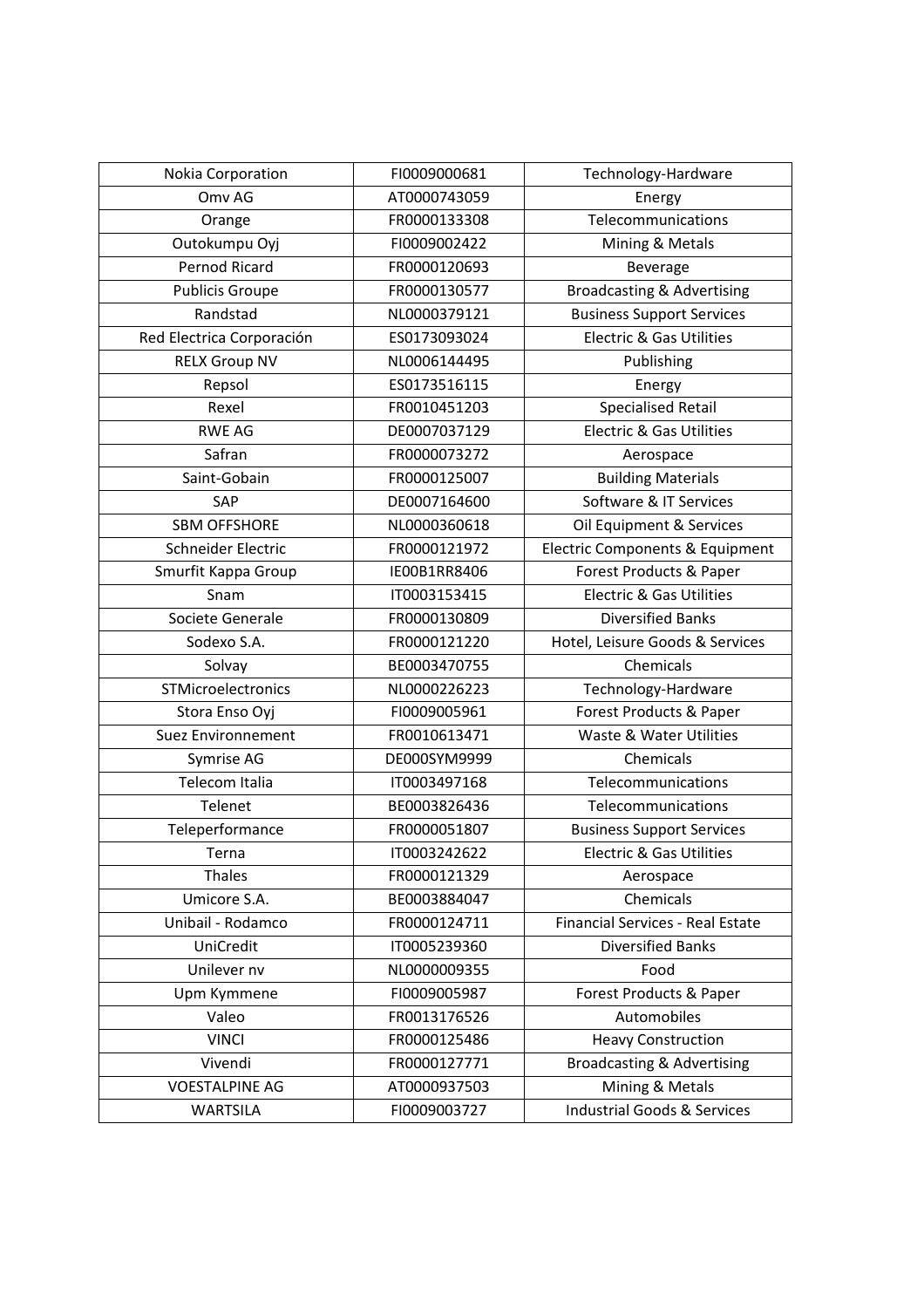## **NEW COMPOSITION OF THE EURONEXT VIGEO EIRIS EUROPE 120 INDEX:**

| <b>Company</b>                | <b>ISIN</b>  | <b>Sector</b>                           |
|-------------------------------|--------------|-----------------------------------------|
| A <sub>2</sub> A              | IT0001233417 | <b>Electric &amp; Gas Utilities</b>     |
| Aberdeen Asset Management PLC | GB0000031285 | <b>Financial Services - General</b>     |
| <b>ABN AMRO Group</b>         | NL0011540547 | <b>Diversified Banks</b>                |
| AccorHotels                   | FR0000120404 | Hotel, Leisure Goods & Services         |
| adidas                        | DE000A1EWWW0 | <b>Specialised Retail</b>               |
| <b>ADP</b>                    | FR0010340141 | <b>Transport &amp; Logistics</b>        |
| Aegon                         | NL0000303709 | Insurance                               |
| Air Liquide                   | FR0000120073 | Chemicals                               |
| Akzo Nobel                    | NL0000009132 | Chemicals                               |
| <b>Allianz SE</b>             | DE0008404005 | Insurance                               |
| Amundi                        | FR0004125920 | <b>Financial Services - General</b>     |
| ArcelorMittal                 | LU0323134006 | Mining & Metals                         |
| ARKEMA                        | FR0010313833 | Chemicals                               |
| Assicurazioni Generali        | IT0000062072 | Insurance                               |
| Atos                          | FR0000051732 | Software & IT Services                  |
| Aviva                         | GB0002162385 | Insurance                               |
| Axa                           | FR0000120628 | Insurance                               |
| <b>Banco Popular Espanol</b>  | ES0113790226 | <b>Retail &amp; Specialised Banks</b>   |
| <b>BASF</b>                   | DE000BASF111 | Chemicals                               |
| <b>BBVA</b>                   | ES0113211835 | <b>Diversified Banks</b>                |
| <b>BIC</b>                    | FR0000120966 | <b>Specialised Retail</b>               |
| <b>BNP Paribas</b>            | FR0000131104 | <b>Diversified Banks</b>                |
| bpost SA                      | BE0974268972 | Transport & Logistics                   |
| <b>British Land Company</b>   | GB0001367019 | <b>Financial Services - Real Estate</b> |
| <b>BT Group PLC</b>           | GB0030913577 | Telecommunications                      |
| CaixaBank                     | ES0140609019 | <b>Diversified Banks</b>                |
| Capgemini                     | FR0000125338 | Software & IT Services                  |
| Capita plc                    | GB00B23K0M20 | <b>Business Support Services</b>        |
| Carrefour                     | FR0000120172 | Supermarkets                            |
| Clariant                      | CH0012142631 | Chemicals                               |
| CNH Industrial NV             | NL0010545661 | <b>Industrial Goods &amp; Services</b>  |
| <b>CNP Assurances</b>         | FR0000120222 | Insurance                               |
| COCA-COLA HBC                 | CH0198251305 | Beverage                                |
| Credit Agricole               | FR0000045072 | <b>Diversified Banks</b>                |
| CRH plc                       | IE0001827041 | <b>Building Materials</b>               |
| Danone                        | FR0000120644 | Food                                    |
| Danske Bank                   | DK0010274414 | <b>Diversified Banks</b>                |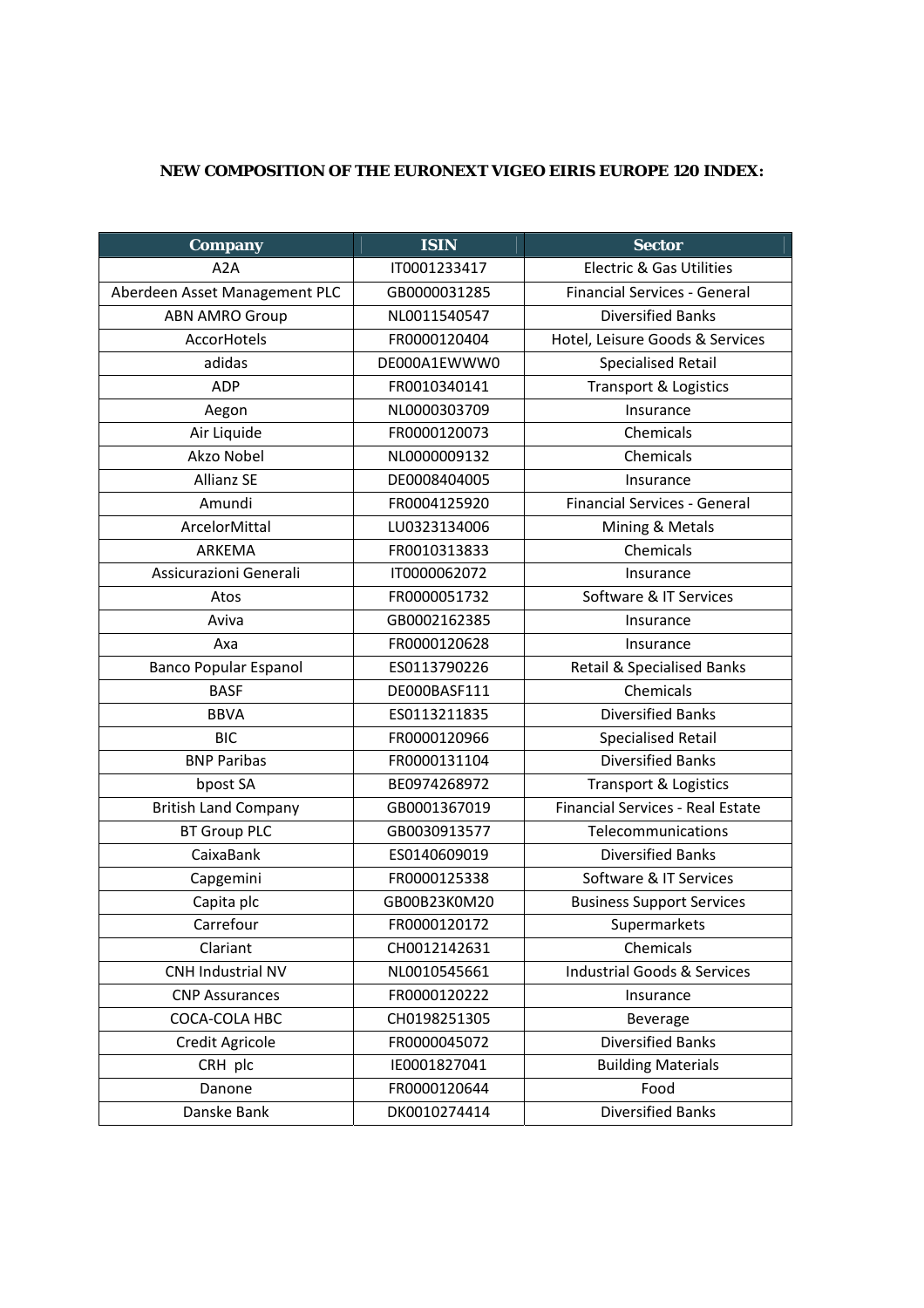| Deutsche Post DHL Group     | DE0005552004 | <b>Transport &amp; Logistics</b>           |
|-----------------------------|--------------|--------------------------------------------|
| E.on                        | DE000ENAG999 | <b>Electric &amp; Gas Utilities</b>        |
| <b>EDF</b>                  | FR0010242511 | <b>Electric &amp; Gas Utilities</b>        |
| EDP-Energias de Portugal    | PTEDP0AM0009 | <b>Electric &amp; Gas Utilities</b>        |
| Enagas                      | ES0130960018 | <b>Electric &amp; Gas Utilities</b>        |
| Endesa                      | ES0130670112 | <b>Electric &amp; Gas Utilities</b>        |
| Enel                        | IT0003128367 | <b>Electric &amp; Gas Utilities</b>        |
| Engie                       | FR0010208488 | <b>Electric &amp; Gas Utilities</b>        |
| Ericsson                    | SE0000108649 | Technology-Hardware                        |
| Eurazeo                     | FR0000121121 | <b>Financial Services - General</b>        |
| Foncière des Régions        | FR0000064578 | Financial Services - Real Estate           |
| Fortum                      | FI0009007132 | <b>Electric &amp; Gas Utilities</b>        |
| <b>Gas Natural Sdg</b>      | ES0116870314 | <b>Electric &amp; Gas Utilities</b>        |
| Geberit AG Reg.             | CH0030170408 | <b>Building Materials</b>                  |
| Gecina Nom.                 | FR0010040865 | Financial Services - Real Estate           |
| GlaxoSmithkline             | GB0009252882 | Pharmaceuticals & Biotechnology            |
| Groupe Casino               | FR0000125585 | Supermarkets                               |
| Groupe PSA                  | FR0000121501 | Automobiles                                |
| Groupe Seb                  | FR0000121709 | Technology-Hardware                        |
| Hammerson                   | GB0004065016 | <b>Financial Services - Real Estate</b>    |
| Henkel                      | DE0006048432 | Luxury Goods & Cosmetics                   |
| Iberdrola                   | ES0144580Y14 | <b>Electric &amp; Gas Utilities</b>        |
| Imerys                      | FR0000120859 | Mining & Metals                            |
| <b>ING Group</b>            | NL0011821202 | <b>Diversified Banks</b>                   |
| Intesa Sanpaolo             | IT0000072618 | <b>Diversified Banks</b>                   |
| <b>JCDecaux</b>             | FR0000077919 | Broadcasting & Advertising                 |
| Johnson Matthey             | GB00BZ4BQC70 | Chemicals                                  |
| Kering                      | FR0000121485 | Luxury Goods & Cosmetics                   |
| Kingfisher                  | GB0033195214 | <b>Specialised Retail</b>                  |
| Klépierre                   | FR0000121964 | Financial Services - Real Estate           |
| KONINKLIJKE DSM             | NL0000009827 | Chemicals                                  |
| Lagardere SCA               | FR0000130213 | Publishing                                 |
| LEGRAND                     | FR0010307819 | <b>Electric Components &amp; Equipment</b> |
| Linde AG                    | DE0006483001 | Chemicals                                  |
| <b>Lloyds Banking Group</b> | GB0008706128 | <b>Diversified Banks</b>                   |
| L'Oreal                     | FR0000120321 | Luxury Goods & Cosmetics                   |
| Michelin                    | FR0000121261 | Automobiles                                |
| Mondi PLC                   | GB00B1CRLC47 | Forest Products & Paper                    |
| Munich Re                   | DE0008430026 | Insurance                                  |
| <b>National Grid</b>        | GB00B08SNH34 | <b>Electric &amp; Gas Utilities</b>        |
| Natixis                     | FR0000120685 | <b>Diversified Banks</b>                   |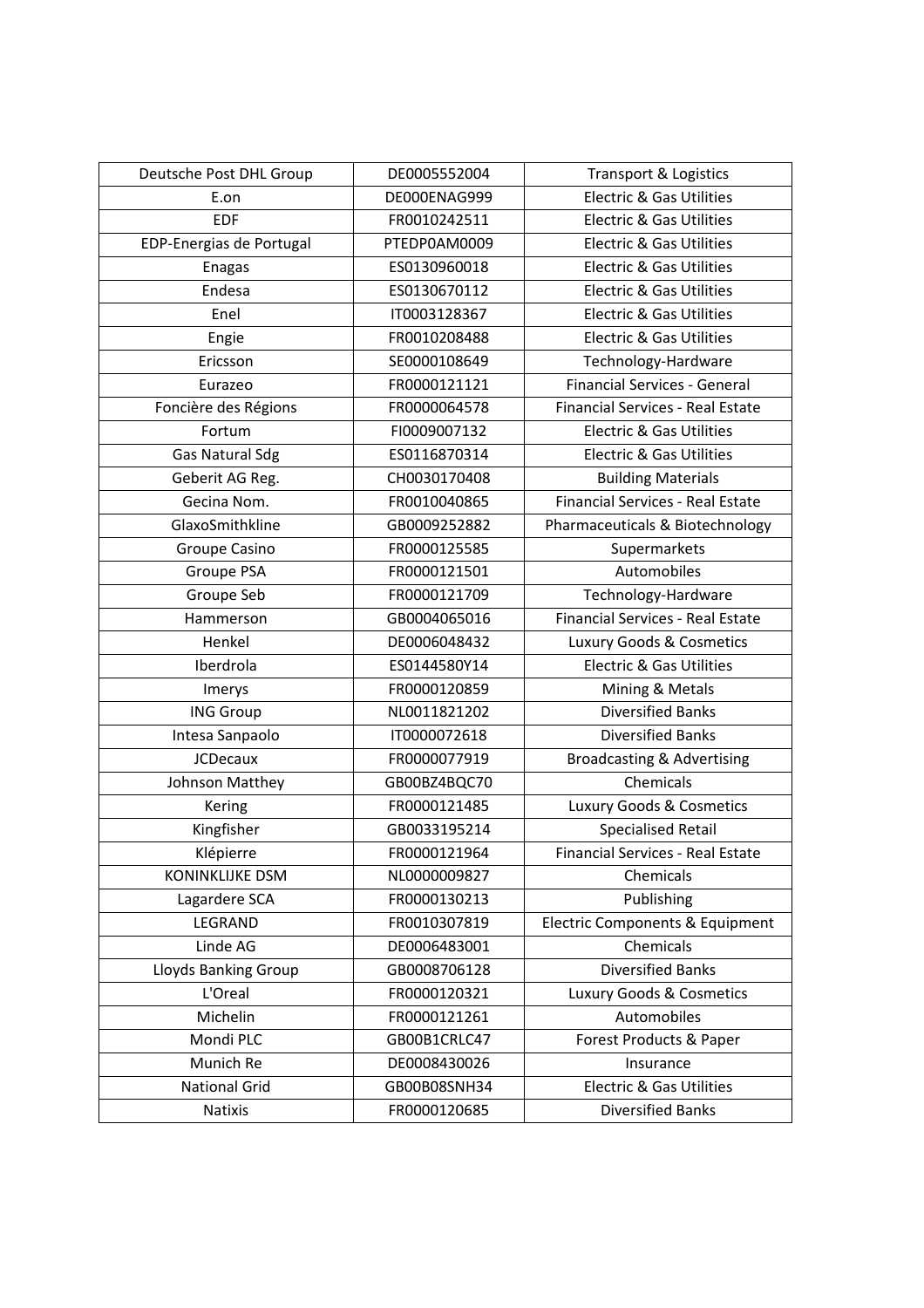| Nestlé                           | CH0038863350 | Food                                  |
|----------------------------------|--------------|---------------------------------------|
| Nokia Corporation                | FI0009000681 | Technology-Hardware                   |
| Norsk Hydro                      | NO0005052605 | Mining & Metals                       |
| Orange                           | FR0000133308 | Telecommunications                    |
| Outokumpu Oyj                    | FI0009002422 | Mining & Metals                       |
| Pernod Ricard                    | FR0000120693 | Beverage                              |
| Petrofac Ltd                     | GB00B0H2K534 | Oil Equipment & Services              |
| <b>Provident Financial PLC</b>   | GB00B1Z4ST84 | <b>Financial Services - General</b>   |
| Red Electrica Corporación        | ES0173093024 | <b>Electric &amp; Gas Utilities</b>   |
| <b>RELX Group NV</b>             | NL0006144495 | Publishing                            |
| <b>RELX Group PLC</b>            | GB00B2B0DG97 | Publishing                            |
| Repsol                           | ES0173516115 | Energy                                |
| <b>ROYAL MAIL</b>                | GB00BDVZYZ77 | Transport & Logistics                 |
| <b>RWE AG</b>                    | DE0007037129 | <b>Electric &amp; Gas Utilities</b>   |
| Saint-Gobain                     | FR0000125007 | <b>Building Materials</b>             |
| SAP                              | DE0007164600 | Software & IT Services                |
| Schneider Electric               | FR0000121972 | Electric Components & Equipment       |
| SGS                              | CH0002497458 | <b>Business Support Services</b>      |
| <b>SKF</b>                       | SE0000108227 | Mechanical Components &               |
|                                  |              | Equipment                             |
| Smurfit Kappa Group              | IE00B1RR8406 | Forest Products & Paper               |
| Snam                             | IT0003153415 | <b>Electric &amp; Gas Utilities</b>   |
| Societe Generale                 | FR0000130809 | <b>Diversified Banks</b>              |
| Sodexo S.A.                      | FR0000121220 | Hotel, Leisure Goods & Services       |
| Solvay                           | BE0003470755 | Chemicals                             |
| STMicroelectronics               | NL0000226223 | Technology-Hardware                   |
| Stora Enso Oyj                   | FI0009005961 | Forest Products & Paper               |
| <b>Suez Environnement</b>        | FR0010613471 | Waste & Water Utilities               |
| Svenska Cellulosa B              | SE0000112724 | Forest Products & Paper               |
| <b>SWISS REINSURANCE COMPANY</b> | CH0126881561 | Insurance                             |
| Symrise AG                       | DE000SYM9999 | Chemicals                             |
| Telecom Italia                   | IT0003497168 | Telecommunications                    |
| Terna                            | IT0003242622 | <b>Electric &amp; Gas Utilities</b>   |
| Umicore S.A.                     | BE0003884047 | Chemicals                             |
| Unibail - Rodamco                | FR0000124711 | Financial Services - Real Estate      |
| Unilever                         | GB00B10RZP78 | Food                                  |
| Unilever nv                      | NL0000009355 | Food                                  |
| United Utilities Group PLC       | GB00B39J2M42 | Waste & Water Utilities               |
| Valeo                            | FR0013176526 | Automobiles                           |
| <b>VINCI</b>                     | FR0000125486 | <b>Heavy Construction</b>             |
| Vivendi                          | FR0000127771 | <b>Broadcasting &amp; Advertising</b> |
| <b>Vodafone Group</b>            | GB00BH4HKS39 | Telecommunications                    |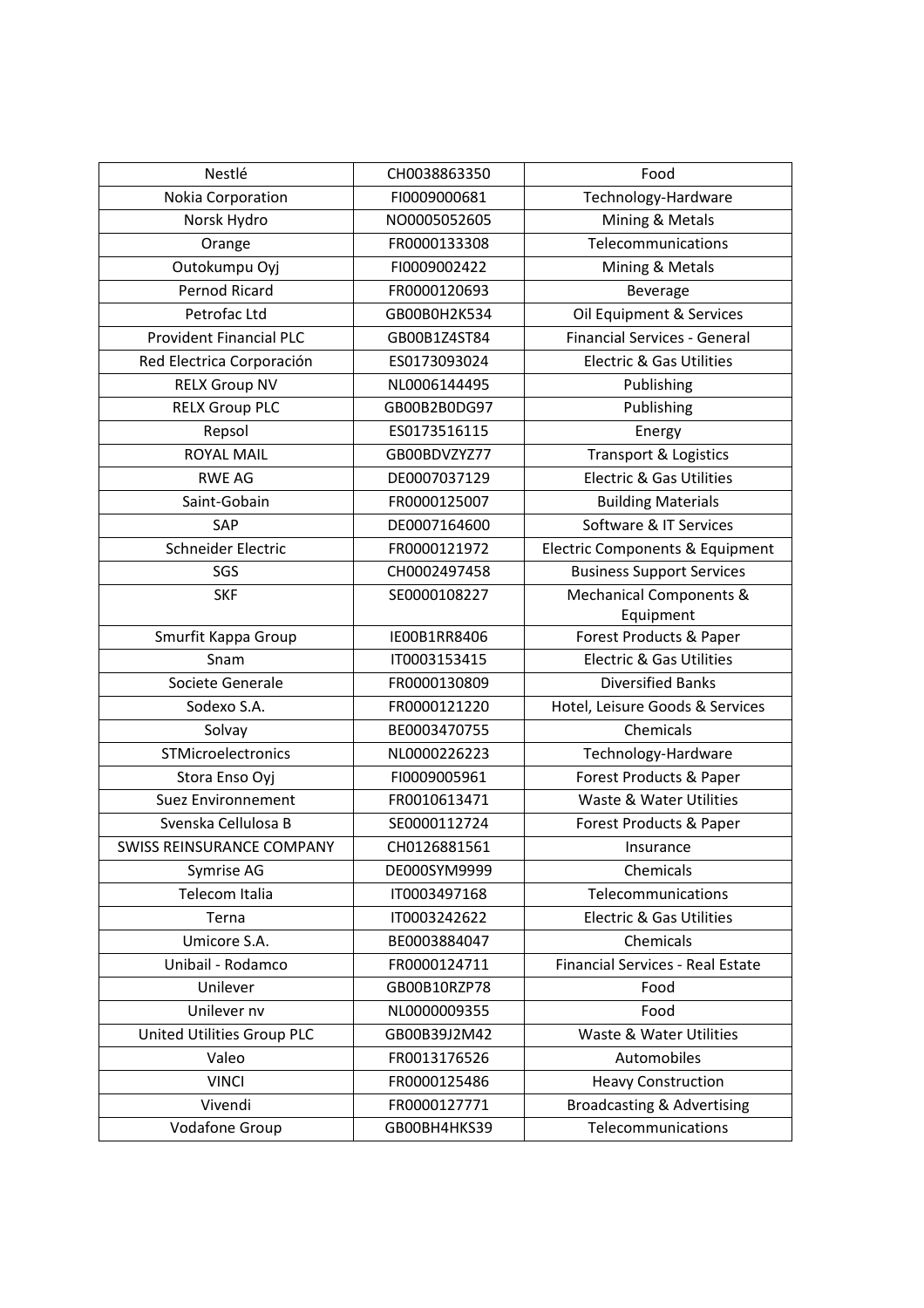| WPF | 9B49 | Broadcasting & Advertising |
|-----|------|----------------------------|

## **NEW COMPOSITION OF THE EURONEXT VIGEO EIRIS WORLD 120 INDEX:**

| <b>Company</b>                  | <b>ISIN</b>  | <b>Sector</b>                           |
|---------------------------------|--------------|-----------------------------------------|
| 3M Company                      | US88579Y1010 | <b>Industrial Goods &amp; Services</b>  |
| <b>ADP</b>                      | FR0010340141 | <b>Transport &amp; Logistics</b>        |
| AGL Energy Ltd.                 | AU000000AGL7 | <b>Electric &amp; Gas Utilities</b>     |
| Agnico-Eagle Mines Ltd.         | CA0084741085 | Mining & Metals                         |
| Akzo Nobel                      | NL0000009132 | Chemicals                               |
| Albemarle Corp                  | US0126531013 | Chemicals                               |
| <b>Allianz SE</b>               | DE0008404005 | Insurance                               |
| American Water Works Co Inc     | US0304201033 | Waste & Water Utilities                 |
| Amundi                          | FR0004125920 | <b>Financial Services - General</b>     |
| ArcelorMittal                   | LU0323134006 | Mining & Metals                         |
| Asahi Glass                     | JP3112000009 | <b>Building Materials</b>               |
| Assicurazioni Generali          | IT0000062072 | Insurance                               |
| AT&T Inc.                       | US00206R1023 | Telecommunications                      |
| Australia & New Zealand Banking | AU000000ANZ3 | <b>Diversified Banks</b>                |
| Group                           |              |                                         |
| Autodesk Inc.                   | US0527691069 | Software & IT Services                  |
| Axa                             | FR0000120628 | Insurance                               |
| Ball                            | US0584981064 | <b>Business Support Services</b>        |
| <b>Bank of Montreal</b>         | CA0636711016 | <b>Diversified Banks</b>                |
| Barrick Gold Corp.              | CA0679011084 | Mining & Metals                         |
| Baxter International Inc.       | US0718131099 | Health Care Equipment & Services        |
| Biogen Inc                      | US09062X1037 | Pharmaceuticals & Biotechnology         |
| <b>BNP Paribas</b>              | FR0000131104 | <b>Diversified Banks</b>                |
| <b>British Land Company</b>     | GB0001367019 | <b>Financial Services - Real Estate</b> |
| <b>BT Group PLC</b>             | GB0030913577 | Telecommunications                      |
| Campbell Soup Co.               | US1344291091 | Food                                    |
| CapitaLand Ltd.                 | SG1J27887962 | <b>Financial Services - Real Estate</b> |
| Celanese                        | US1508701034 | Chemicals                               |
| Cenovus Energy Inc.             | CA15135U1093 | Energy                                  |
| Cisco Systems                   | US17275R1023 | Technology-Hardware                     |
| CLP Holdings Ltd.               | HK0002007356 | <b>Electric &amp; Gas Utilities</b>     |
| Colgate-Palmolive Co.           | US1941621039 | Luxury Goods & Cosmetics                |
| Commonwealth Bank of Australia  | AU000000CBA7 | <b>Diversified Banks</b>                |
| Computer Sciences Corp.         | US2053631048 | Software & IT Services                  |
| <b>Credit Agricole</b>          | FR0000045072 | <b>Diversified Banks</b>                |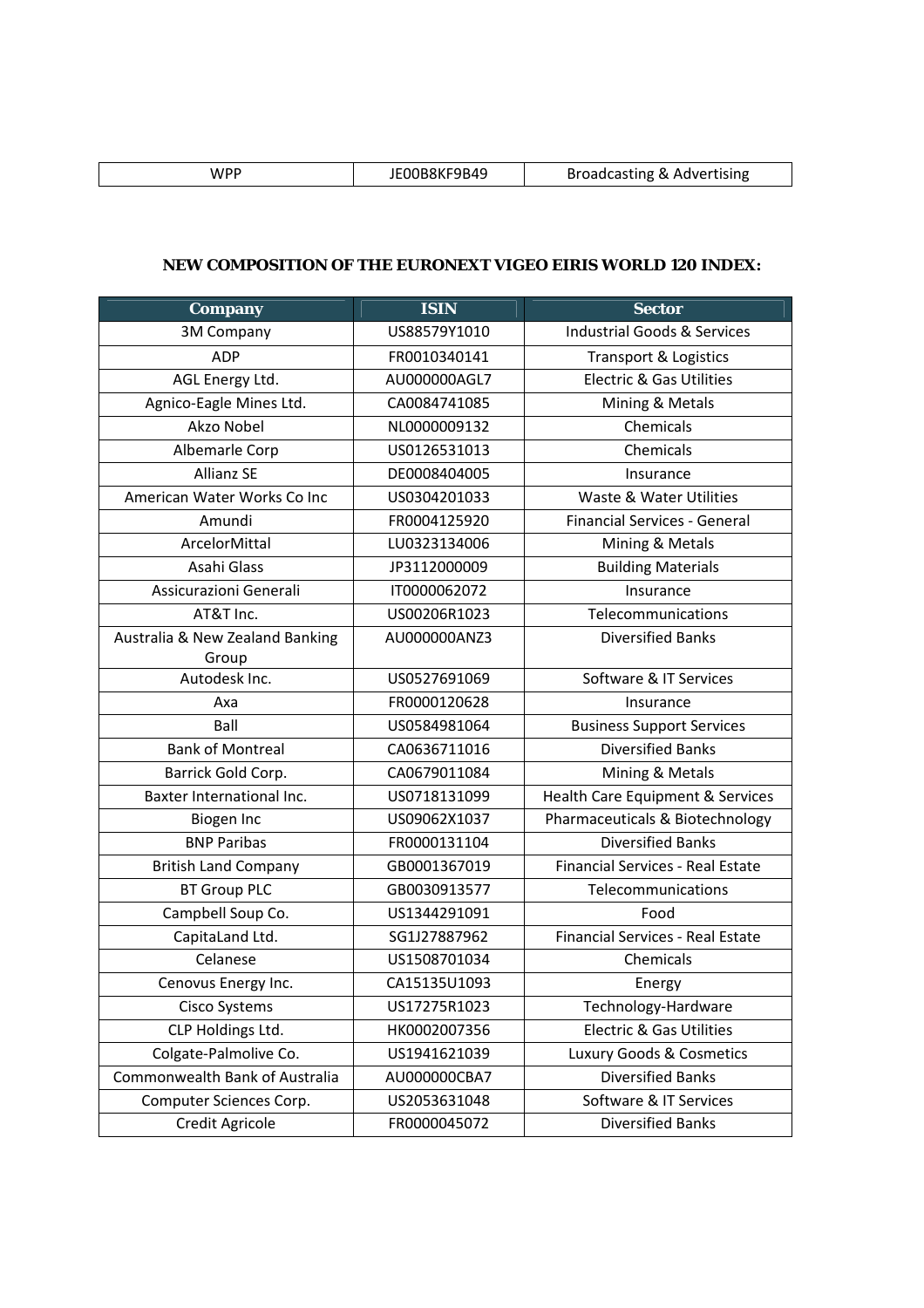| Danone                                          | FR0000120644 | Food                                    |
|-------------------------------------------------|--------------|-----------------------------------------|
| <b>Dell Technologies</b>                        | US24703L1035 | Technology-Hardware                     |
| <b>Dexus Property Group</b>                     | AU000000DXS1 | <b>Financial Services - Real Estate</b> |
| E.on                                            | DE000ENAG999 | Electric & Gas Utilities                |
| Ecolab Inc.                                     | US2788651006 | Chemicals                               |
| <b>EDF</b>                                      | FR0010242511 | <b>Electric &amp; Gas Utilities</b>     |
| EDP-Energias de Portugal                        | PTEDP0AM0009 | Electric & Gas Utilities                |
| Endesa                                          | ES0130670112 | <b>Electric &amp; Gas Utilities</b>     |
| Enel                                            | IT0003128367 | <b>Electric &amp; Gas Utilities</b>     |
| Engie                                           | FR0010208488 | <b>Electric &amp; Gas Utilities</b>     |
| <b>Eversource Energy</b>                        | US30040W1080 | <b>Electric &amp; Gas Utilities</b>     |
| FMC Corp.                                       | US3024913036 | Chemicals                               |
| Foncière des Régions                            | FR0000064578 | <b>Financial Services - Real Estate</b> |
| Fuji Electric Co. Ltd.                          | JP3820000002 | Mechanical Components &                 |
|                                                 |              | Equipment                               |
| Gecina Nom.                                     | FR0010040865 | <b>Financial Services - Real Estate</b> |
| GlaxoSmithkline                                 | GB0009252882 | Pharmaceuticals & Biotechnology         |
| <b>GPT Group</b>                                | AU000000GPT8 | <b>Financial Services - Real Estate</b> |
| Groupe PSA                                      | FR0000121501 | Automobiles                             |
| Henkel                                          | DE0006048432 | Luxury Goods & Cosmetics                |
| HK ELECTRIC INVESTMENTS                         | HK0000179108 | <b>Electric &amp; Gas Utilities</b>     |
| Hong Kong Exchanges & Clearing<br>Ltd.          | HK0388045442 | <b>Financial Services - General</b>     |
| Iberdrola                                       | ES0144580Y14 | <b>Electric &amp; Gas Utilities</b>     |
| Iluka Resources                                 | AU000000ILU1 | Mining & Metals                         |
| <b>International Business Machines</b><br>Corp. | US4592001014 | Software & IT Services                  |
| International Paper Co.                         | US4601461035 | Forest Products & Paper                 |
| <b>JFE Holdings</b>                             | JP3386030005 | Mining & Metals                         |
| Johnson Controls International                  | IE00BY7QL619 | Automobiles                             |
| <b>JSR Corporation</b>                          | JP3385980002 | Chemicals                               |
| Kao                                             | JP3205800000 | Luxury Goods & Cosmetics                |
| KDDI Corp.                                      | JP3496400007 | Telecommunications                      |
| <b>Keppel Corporation</b>                       | SG1U68934629 | Oil Equipment & Services                |
| Klépierre                                       | FR0000121964 | Financial Services - Real Estate        |
| Komatsu                                         | JP3304200003 | <b>Industrial Goods &amp; Services</b>  |
| KONINKLIJKE DSM                                 | NL0000009827 | Chemicals                               |
| Kubota                                          | JP3266400005 | <b>Industrial Goods &amp; Services</b>  |
| L'Oreal                                         | FR0000120321 | Luxury Goods & Cosmetics                |
| Michelin                                        | FR0000121261 | Automobiles                             |
| Microsoft                                       | US5949181045 | Software & IT Services                  |
| Mirvac Group Ltd.                               | AU000000MGR9 | Financial Services - Real Estate        |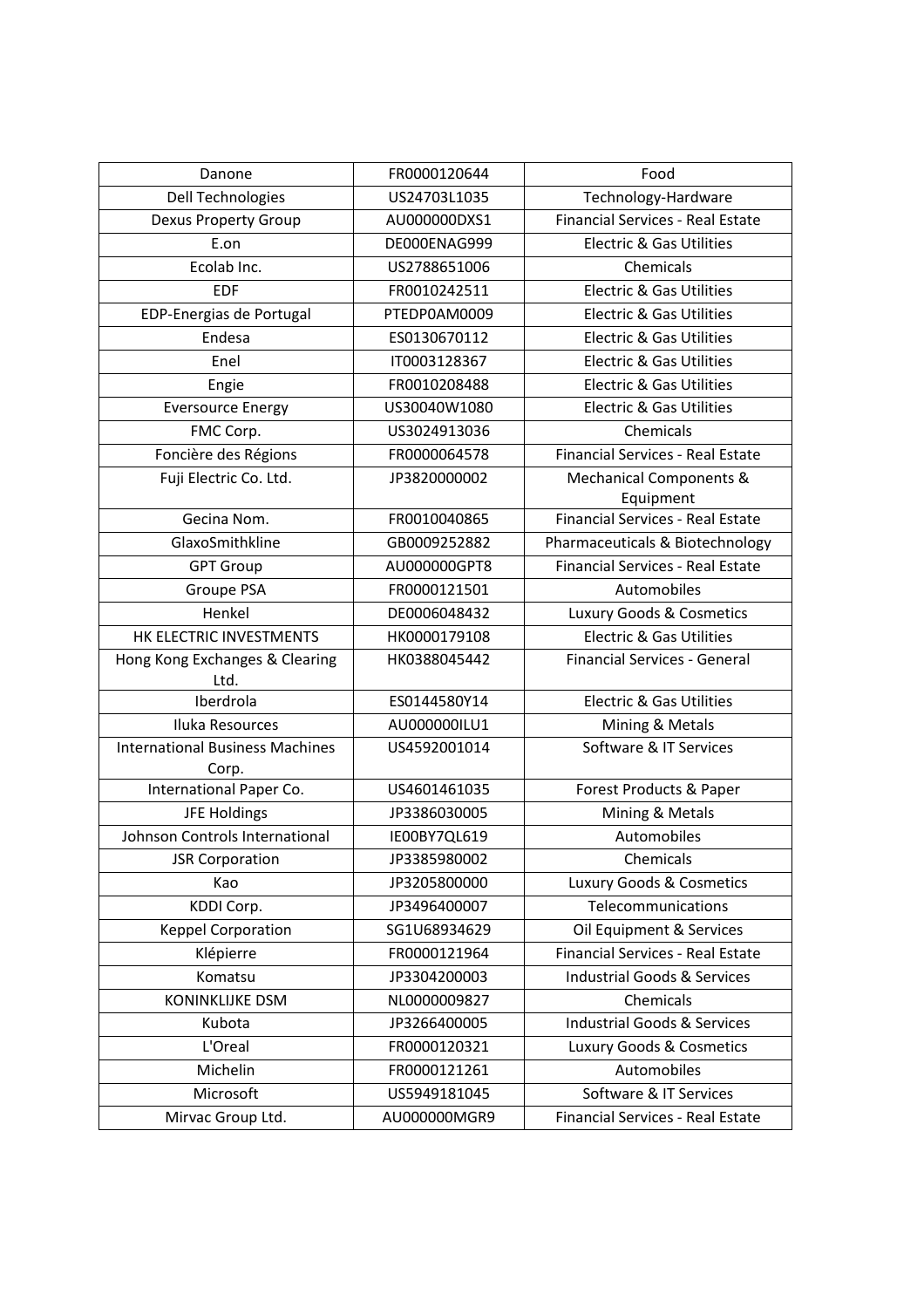| Mondi PLC                         | GB00B1CRLC47 | Forest Products & Paper                 |
|-----------------------------------|--------------|-----------------------------------------|
| Mosaic Co.                        | US61945C1036 | Chemicals                               |
| National Australia Bank Ltd.      | AU000000NAB4 | <b>Diversified Banks</b>                |
| NEC Corp.                         | JP3733000008 | Technology-Hardware                     |
| Nestlé                            | CH0038863350 | Food                                    |
| Newmont Mining Corp.              | US6516391066 | Mining & Metals                         |
| NextEra Energy                    | US65339F1012 | <b>Electric &amp; Gas Utilities</b>     |
| <b>NIPPON PAPER INDUSTRIES</b>    | JP3721600009 | Forest Products & Paper                 |
| Norsk Hydro                       | NO0005052605 | Mining & Metals                         |
| NSK Ltd.                          | JP3720800006 | Mechanical Components &                 |
|                                   |              | Equipment                               |
| Oil Search                        | PG0008579883 | Energy                                  |
| Orange                            | FR0000133308 | Telecommunications                      |
| Origin Energy Ltd.                | AU0000000RG5 | <b>Electric &amp; Gas Utilities</b>     |
| Potash Corp. of Saskatchewan Inc. | CA73755L1076 | Chemicals                               |
| PPG Industries Inc.               | US6935061076 | Chemicals                               |
| Praxair Inc.                      | US74005P1049 | Chemicals                               |
| <b>Provident Financial PLC</b>    | GB00B1Z4ST84 | <b>Financial Services - General</b>     |
| Public Service Enterprise Group   | US7445731067 | <b>Electric &amp; Gas Utilities</b>     |
| Qantas Airways Ltd.               | AU000000QAN2 | Travel & Tourism                        |
| Royal Bank of Canada              | CA7800871021 | <b>Diversified Banks</b>                |
| Santos                            | AU000000STO6 | Energy                                  |
| Scotiabank                        | CA0641491075 | <b>Diversified Banks</b>                |
| SGS                               | CH0002497458 | <b>Business Support Services</b>        |
| Snam                              | IT0003153415 | <b>Electric &amp; Gas Utilities</b>     |
| Societe Generale                  | FR0000130809 | <b>Diversified Banks</b>                |
| Solvay                            | BE0003470755 | Chemicals                               |
| <b>SONY CORP</b>                  | JP3435000009 | Technology-Hardware                     |
| South32                           | AU000000S320 | Mining & Metals                         |
| Stockland                         | AU000000SGP0 | <b>Financial Services - Real Estate</b> |
| <b>Sumitomo Metal Mining</b>      | JP3402600005 | Mining & Metals                         |
| Suncor Energy Inc.                | CA8672241079 | Energy                                  |
| Symrise AG                        | DE000SYM9999 | Chemicals                               |
| <b>Teck Resources Limited</b>     | CA8787422044 | Mining & Metals                         |
| Telstra Corp. Ltd.                | AU000000TLS2 | Telecommunications                      |
| TELUS Corp.                       | CA87971M1032 | Telecommunications                      |
| Terna                             | IT0003242622 | Electric & Gas Utilities                |
| Texas Instruments                 | US8825081040 | Technology-Hardware                     |
| <b>Toronto-Dominion Bank</b>      | CA8911605092 | <b>Diversified Banks</b>                |
| Toshiba Corp.                     | JP3592200004 | Technology-Hardware                     |
| Toto                              | JP3596200000 | <b>Building Materials</b>               |
| Unibail - Rodamco                 | FR0000124711 | Financial Services - Real Estate        |